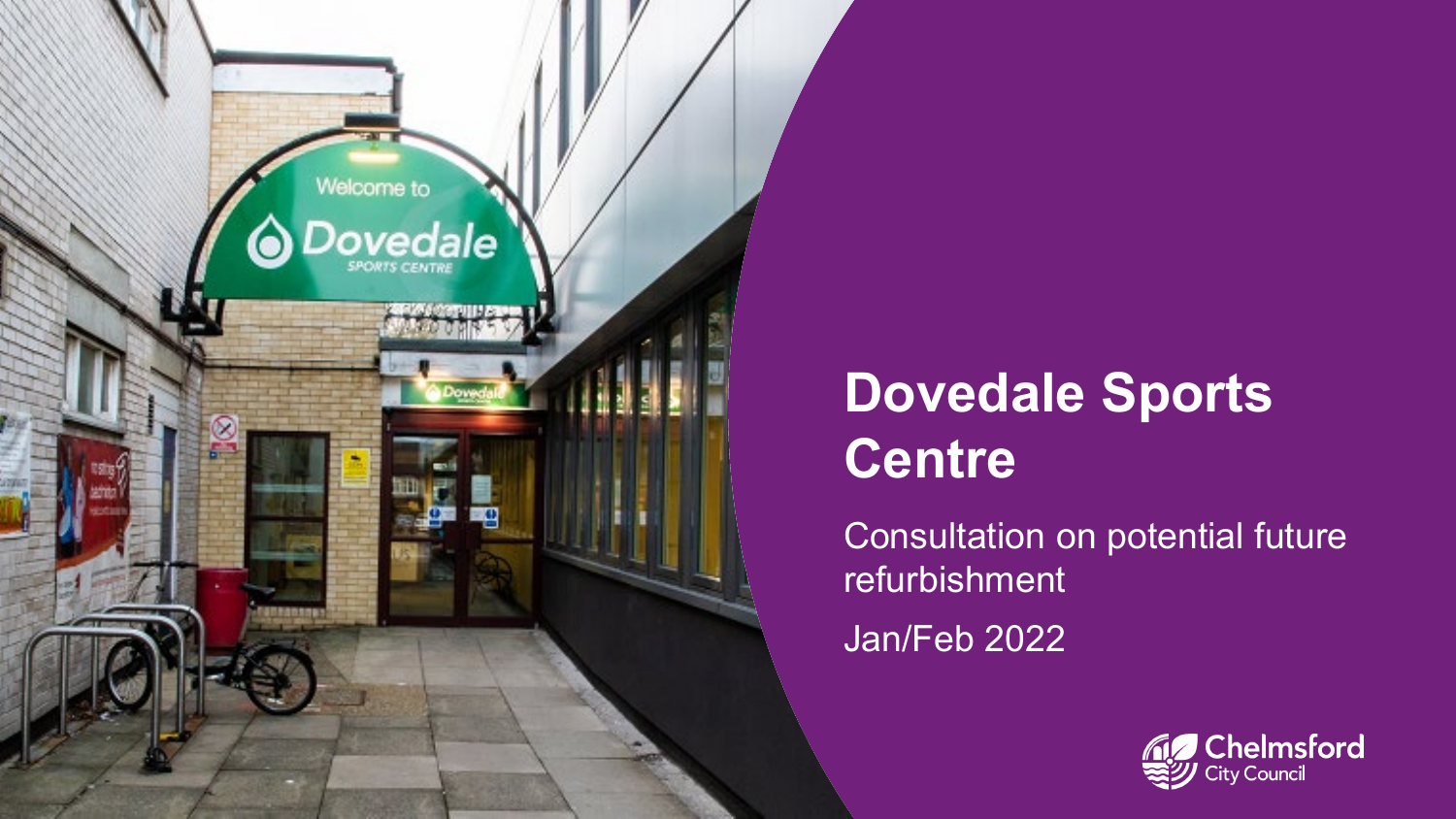## **Overview**

### **Measurable reach is 94k 533 completed surveys**

Dovedale Sports Centre is one of Chelmsford City Council's 4 leisure centres. It is shared with Chelmsford College and located within its Moulsham Street campus with an entrance on Vicarage Road. Its facilities include a five court multi-purpose sports hall, a small fitness room, an exercise studio and 3 squash courts. It is used by the college during the day, and it is managed by Chelmsford City Council for public access after 5pm on weekdays, with full use at weekends and college holidays.

Dovedale opened in 1974 and its facilities are quite dated by current standards. They have received minimal investment apart from essential maintenance to ensure they are clean and safe to use. Nevertheless, the centre serves a large residential area to the south of the city centre and it has remained popular, with around 70,000 customer visits a year.

The council is considering investing in and improving these facilities in partnership with Chelmsford College. In this challenging financial period, major structural changes would not be appropriate, however there is some potential to upgrade existing facilities within the footprint of the existing building.

**The Council decided to run a consultation exercise to provide an opportunity for individuals, clubs and community groups to help us shape any future improvements for Dovedale Sports Centre**

• Questions focused on building & programming to gather views on how the building might be best used to serve the community.

The survey ran from **11 January to 13 February 2022.**

Distribution and promotion of the survey included:

- Clubs (17) and public opt in list (15.2k)
- Organic posts and paid adverts on DSC Facebook and Instagram (0.3k organic and 16k paid reach)
- Organic posts on main Council Facebook (9.1k reach), Instagram (0.4k reach) & Twitter accounts (1.4k reach)
- Chelmsford City Sports app push notification (42k app users across 4 centre accounts)
- Web pages and articles including @chelmsfordcitylife (0.5k views)
- Article & QR code link in Moulsham Times (9k print distribution)

Sample size required for survey to achieve statistical significance = 384

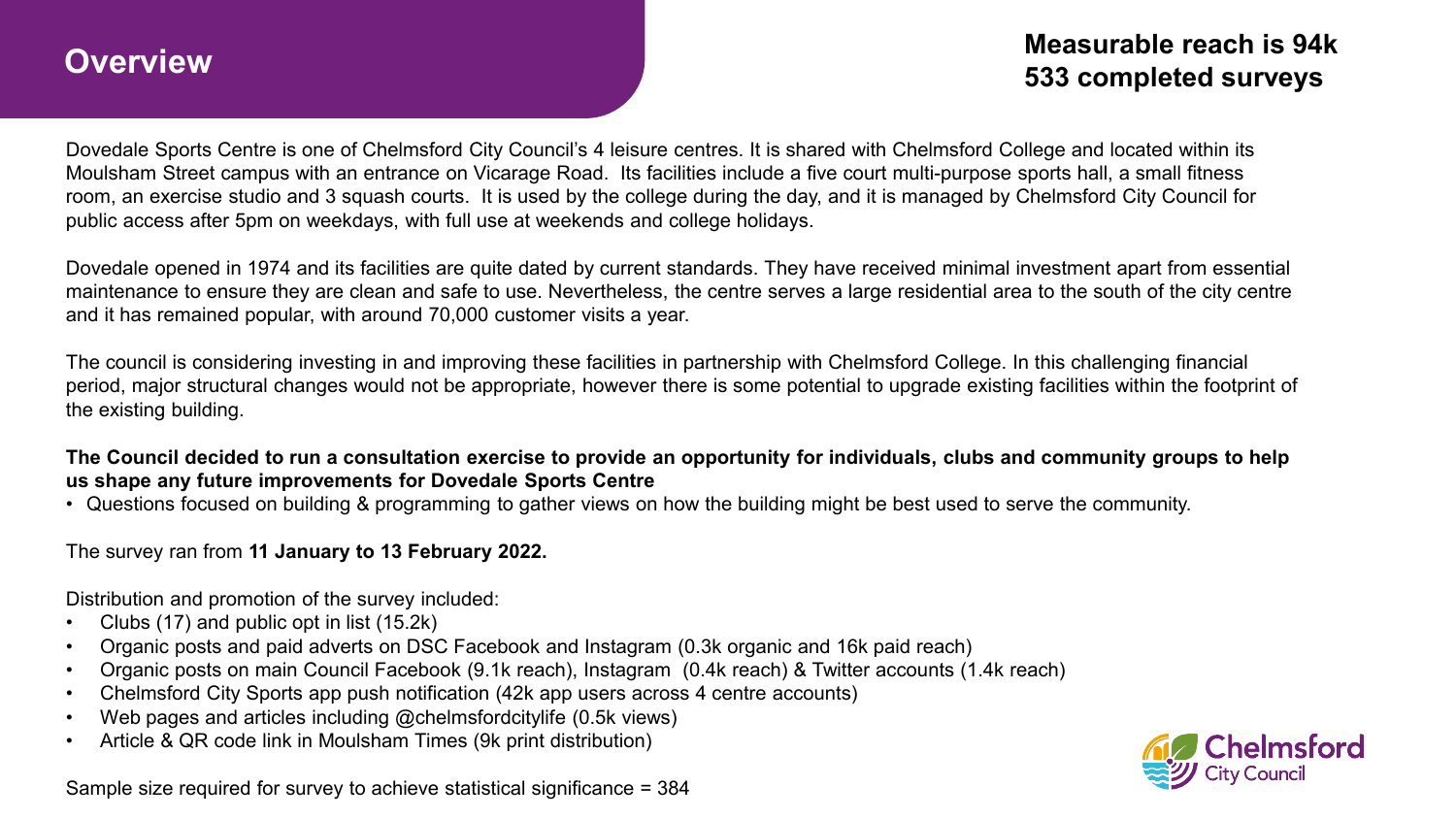## **Key Survey Results (1)**

#### **Survey Respondent Characteristics**

- Largest age group 45-54yrs (31%), followed by 35-44yrs (20%) and 55-64yrs (20%)
- 55% female & 44% male
- 95% (504) identified as Chelmsford City resident
	- postcode analysis showed 93% (some errors/incorrect format unmapped)
- 94% not on Council Tax support  $-30$  were (6%)
- 83% have no health issues
- 21% non-users, 38% used before but not in last 12 months, and 41% were current users (in last 12 months)

#### **Motivations**

Top reasons for use:

- 1. Good location (nr to home/work) = 289;
- 2. To keep fit & healthy =  $189$ ;
- 3. Can just pay & play (no commitment) = 153;
- 4. Car park facilities = 131;
- 5. Good value for money = 101

#### **Marketing -** Top ways of finding out:

- 1. Website [www.chelmsford.gov.uk/sports](http://www.chelmsford.gov.uk/sports) = 198
- 2. Chelmsford City Sports app = 104
- 3. Ask friends and family = 66
- 4. Information at the centre = 57

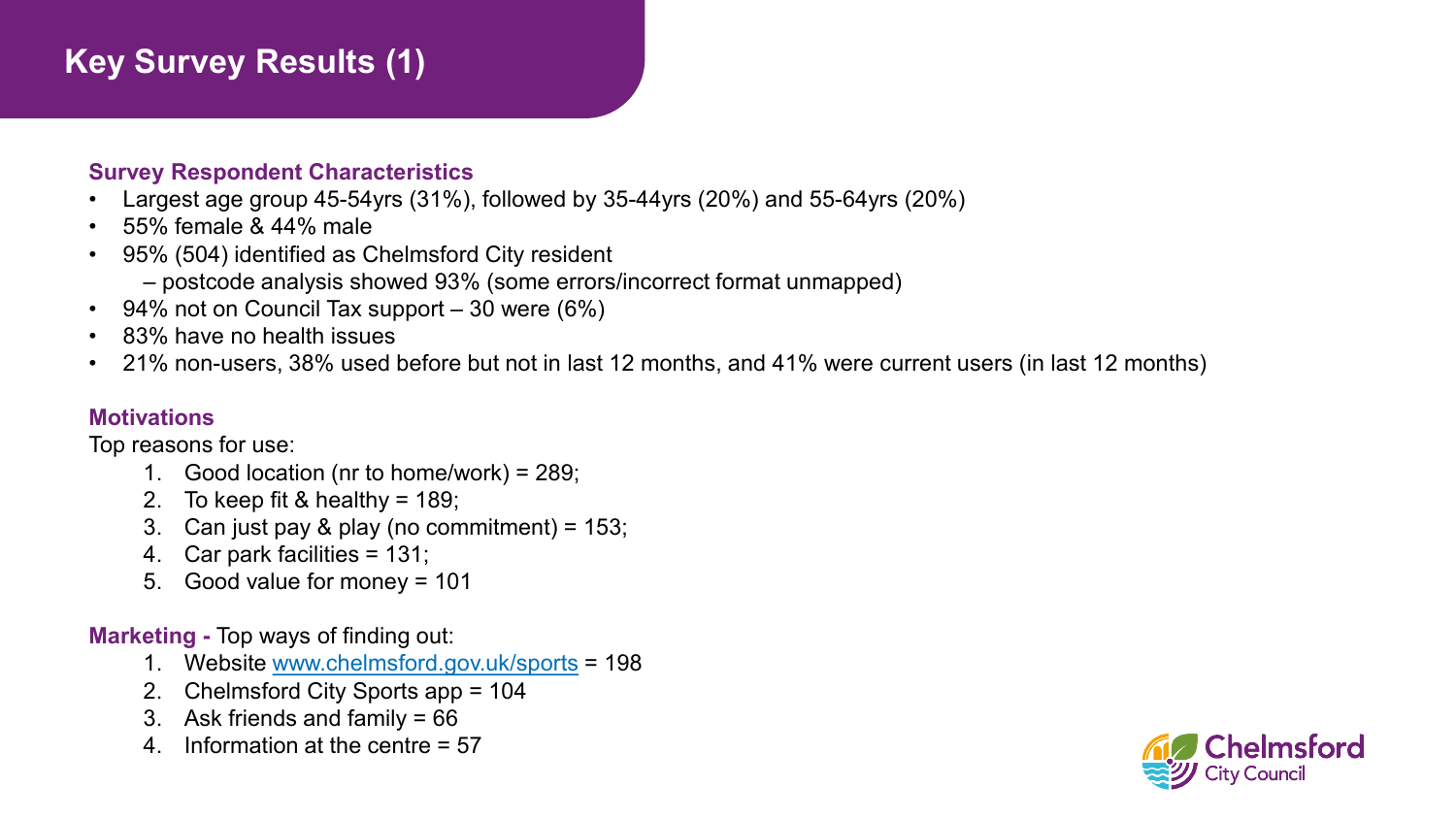## **Key Survey Results (2)**

#### **Usage of DSC**

- 26% come on their own, 41% with another person, 21% as part of a group and 12% (49) as part of a club
- Top facilities used: Gym & exercise classes = 180; Badminton = 162; Squash = 97

**Participation** (either at the centre or in general if not been before)

- 56% mix of weekdays & weekends; 33% only weekdays (Mon-Fri) and 11% only on weekends (Sat & Sun)
- 56% in evening (after 5pm); 23% late morning (9am-12noon); 13% afternoon (12-5pm) & 8% early (before 9am)

#### **Barriers –** Top 5

• Outdated facilities = 184; no issues = 145; session/opening times not convenient = 133; lack of time/too busy = 58; and cost of entry/activities = 52

In open question  $(Q15)$  – anything else preventing use/using more often:

- 51 (27%) answered 'classes' e.g lack of
- Additional document with full/verbatim comments

#### **Request for activities/sessions for future**

- Open Q16 87 (31%) answered 'classes' (HIIT, spinning, pump, pilates, dance; as well as [more] morning & evening classes)
- Additional document with full/verbatim comments

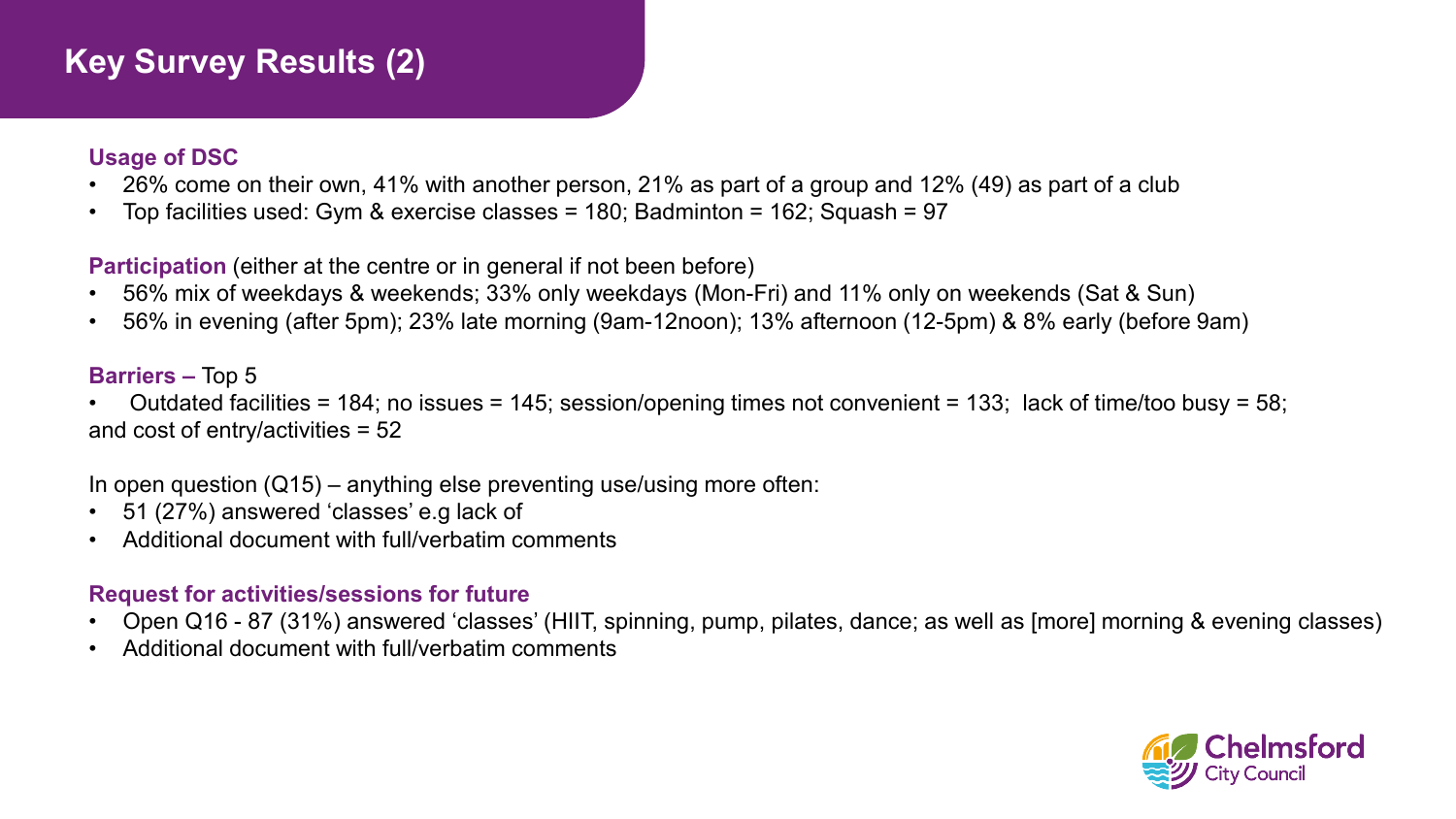## **Key Survey Results (3)**

#### **Future use/facilities for DSC**

• Access during midweek daytimes – 40% (214) for 12 noon-5pm; 32% (173) for 9am-12 noon; 27% (146) for 6am-9am

#### **Importance ratings**

| <b>Rating</b>                | <b>Car park</b><br>area for<br>sports<br>centre<br><b>customers</b> | <b>Improved</b><br>gym/<br>fitness<br>room | <b>More</b><br><b>studio</b><br>space | <b>Better</b><br>changing<br><b>facilities</b><br>and/or<br>toilets | <b>Improved</b><br>entrance<br>and<br>reception<br>area | Green &<br>energy<br>efficient<br>building |
|------------------------------|---------------------------------------------------------------------|--------------------------------------------|---------------------------------------|---------------------------------------------------------------------|---------------------------------------------------------|--------------------------------------------|
| Very                         | 272                                                                 | 178                                        | 154                                   | 165                                                                 | 51                                                      | 158                                        |
| important                    | 51%                                                                 | 33%                                        | 29%                                   | 31%                                                                 | 10%                                                     | 30%                                        |
| Quite                        | 85                                                                  | 138                                        | 155                                   | 169                                                                 | 147                                                     | 262                                        |
| important                    | 16%                                                                 | 26%                                        | 29%                                   | 32%                                                                 | 28%                                                     | 49%                                        |
| <b>Total Very</b><br>+ Quite | 67%                                                                 | 59%                                        | 58%                                   | 63%                                                                 | 38%                                                     | 79%                                        |
| Not very                     | 60                                                                  | 120                                        | 130                                   | 145                                                                 | 251                                                     | 86                                         |
| important                    | 11%                                                                 | 22%                                        | 24%                                   | 27%                                                                 | 47%                                                     | 16%                                        |
| Not at all                   | 117                                                                 | 97                                         | 94                                    | 54                                                                  | 84                                                      | 27                                         |
| <i>important</i>             | 22%                                                                 | 18%                                        | 18%                                   | 10%                                                                 | 16%                                                     | 5%                                         |

#### **Future use/facilities for DSC (continued)**

• Document with verbatim responses for Q24 (any other thoughts on what is important to see at DSC in future)

#### **Future engagement**

• 60% (323) would like to be kept up to date

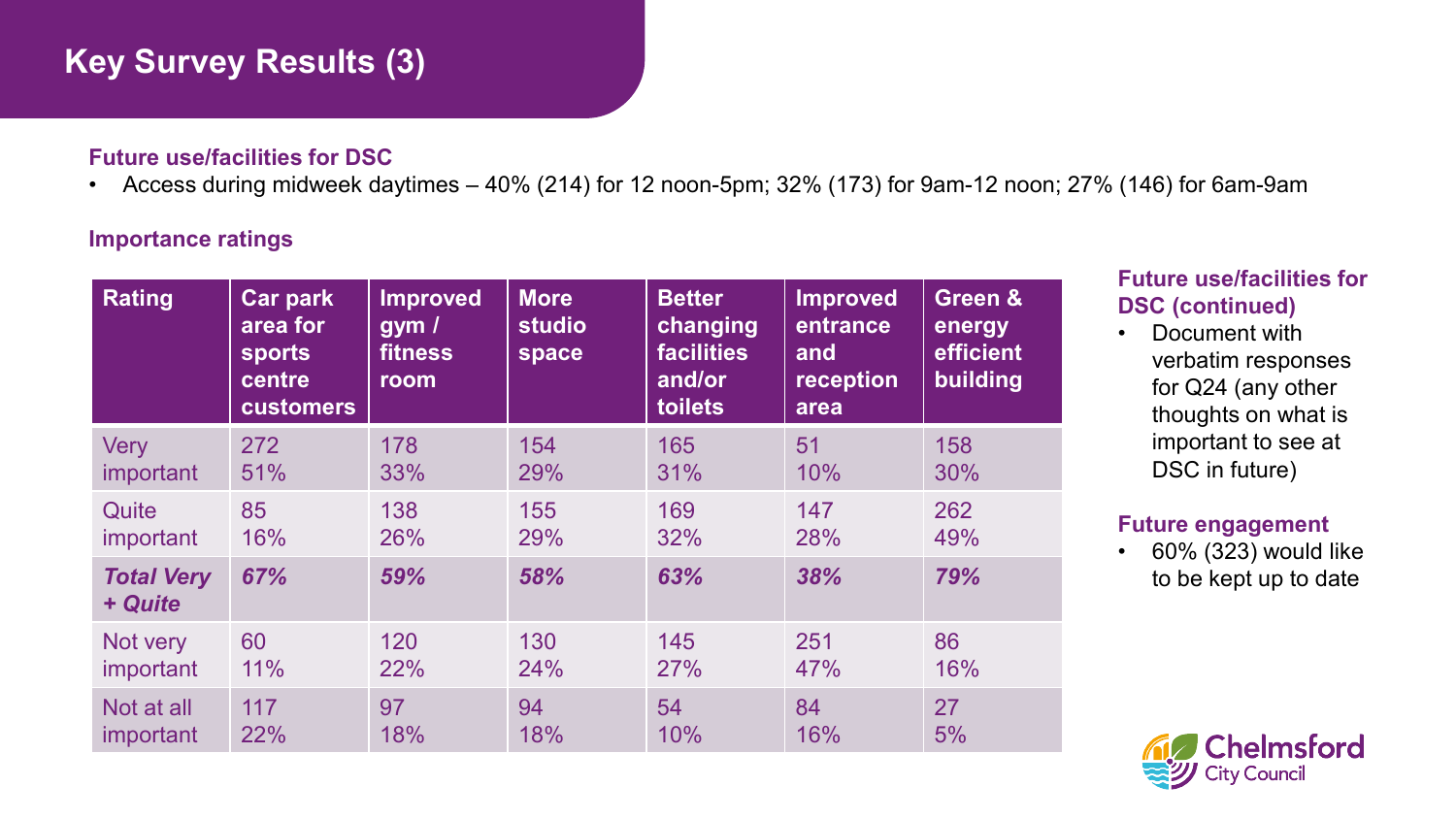## **Postcode analysis**  Survey respondents

| <b>Count</b>                            | $\%$                            | <b>Council Authority Area</b>    |  |
|-----------------------------------------|---------------------------------|----------------------------------|--|
| 7                                       | 1.36%                           | <b>Basildon Borough</b>          |  |
| 4                                       | 0.78%                           | <b>Braintree District</b>        |  |
| 5                                       | 0.97%                           | <b>Brentwood Borough</b>         |  |
|                                         |                                 | <b>Castlepoint Borough</b>       |  |
| <b>Chelmsford City</b><br>92.80%<br>477 |                                 |                                  |  |
| 2                                       | 0.39%                           | Colchester Borough               |  |
|                                         |                                 | <b>Epping Forest District</b>    |  |
|                                         |                                 | <b>Harlow</b>                    |  |
| 3                                       | 0.58%<br><b>Maldon District</b> |                                  |  |
|                                         |                                 | <b>Rochford District Council</b> |  |
|                                         |                                 | <b>Tendring District</b>         |  |
|                                         |                                 | <b>Thurrock Council</b>          |  |
| 4                                       | 0.78%                           | Uttlesford District Council      |  |

- 58 postcodes removed before mapping as incorrect format
- **502 postcodes mapped (98%)** with remaining 12 unmapped (either from outside Essex or errors)
- **93% of respondents from within Chelmsford City boundaries**  (based on postcodes supplied)

29% (151) of these were from Moulsham & Central Ward (where Dovedale Sports Centre is located)